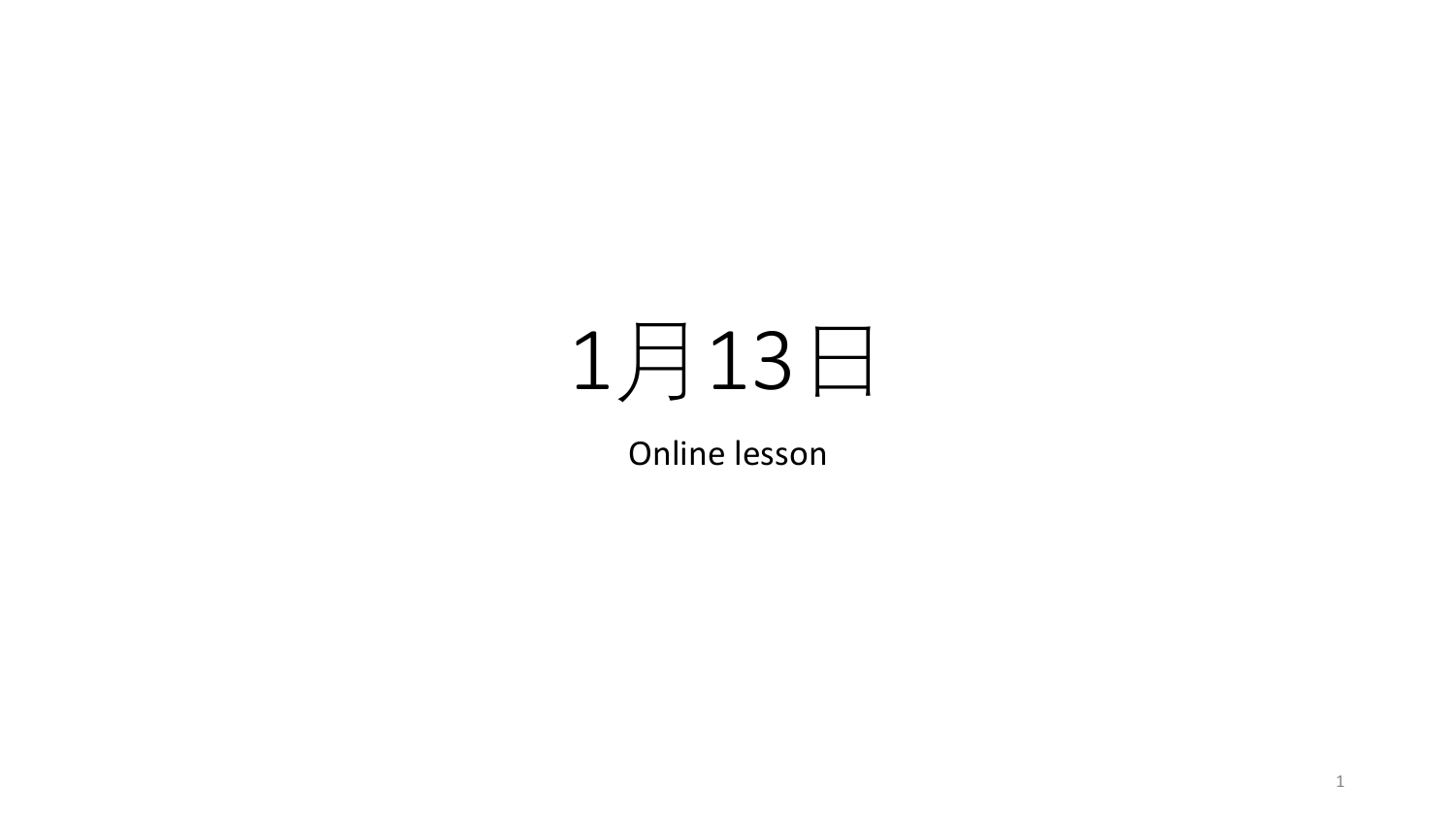## 次 ci4 = a time or an instance

- 一次 once
- 两次 twice
- 三次 three times
- 上次 last time
- 下次 next time
- 

• 我去过两次中国 I've been to China twice

• 下次见 See you next time!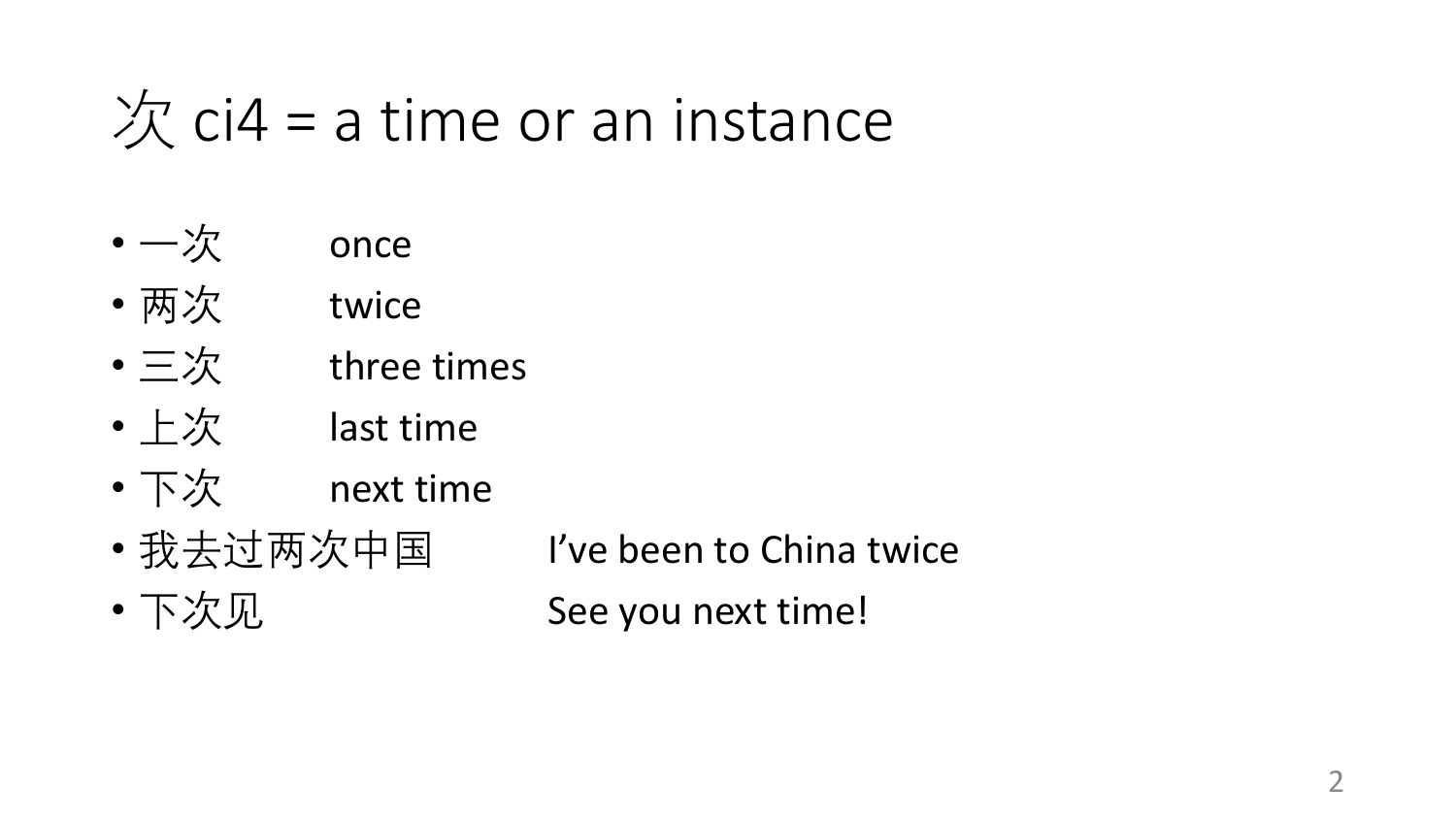写字

- 1. Person
- 2. Earth (tu3)
- 3. Also (ye3)
- 4. Female (nv3)
- 5. He
- 6. She
- 7. Ground (di4)
- 8. Sun (ri4)
- 9. Moon(yue4)
- 10. Bright (ming2)
- 11. White (bai2)
- 12. Hundred (bai3)
- 13. Work (gong1) 14. Field (tian2) 15. Strength (li4) 16. Male (nan2) 17. In (li3) 18. To produce, a being (sheng1) 19. On, up, above, get on (shang4) 20. Down, under, get off (xia4)
- 21. To be located (zai4) 22. Big (da4) 23. Too much (tai4) 24. Ancient Arrow 25. Sit (zuo4) 26. Rest (xiu1) 27. Medical (yi1) 28. Four (si4) 29. West (xi1) 30. Alcohol (jiu3)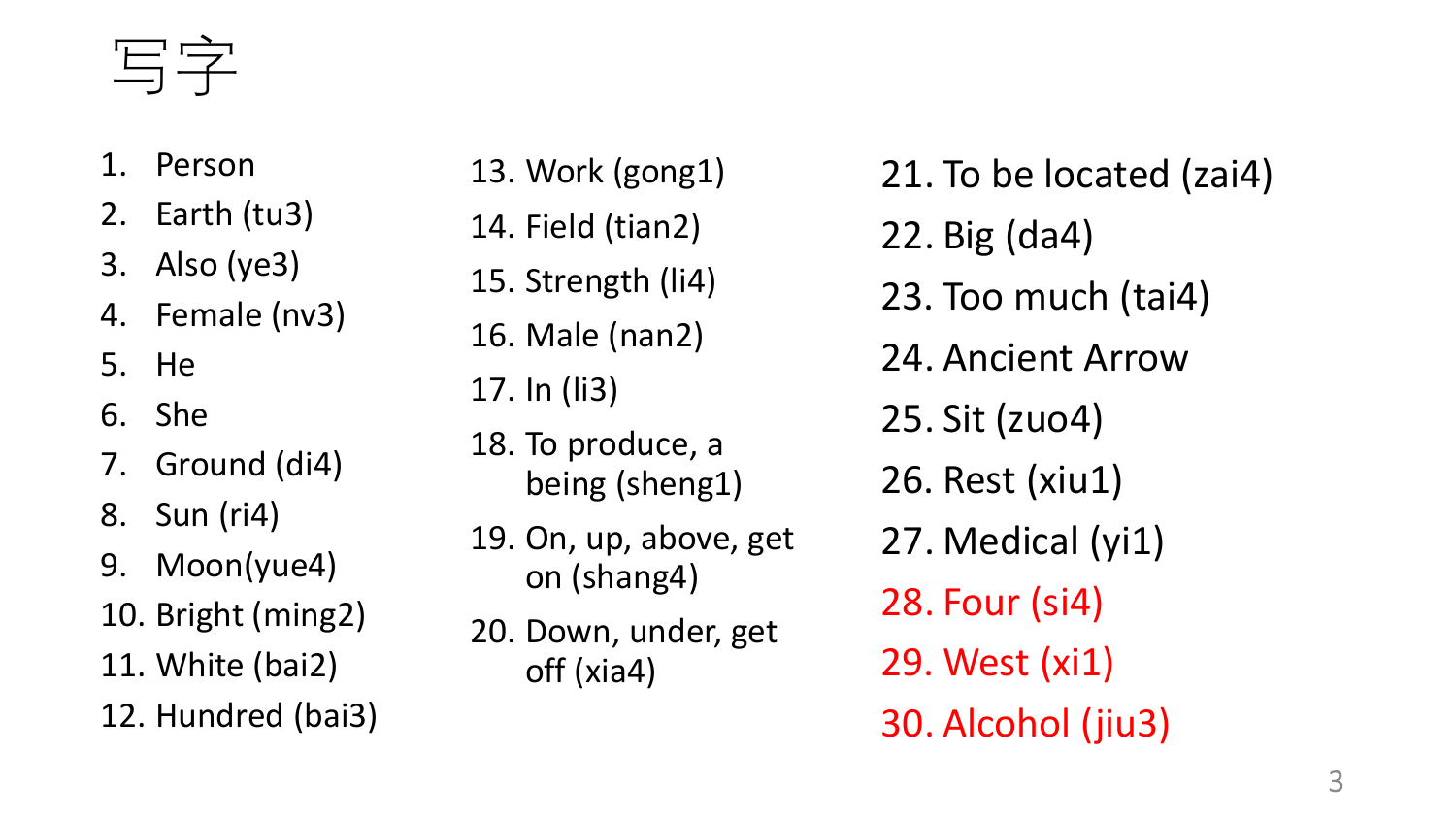写字

31. Peng2 (friend) 32. You3 (friend)

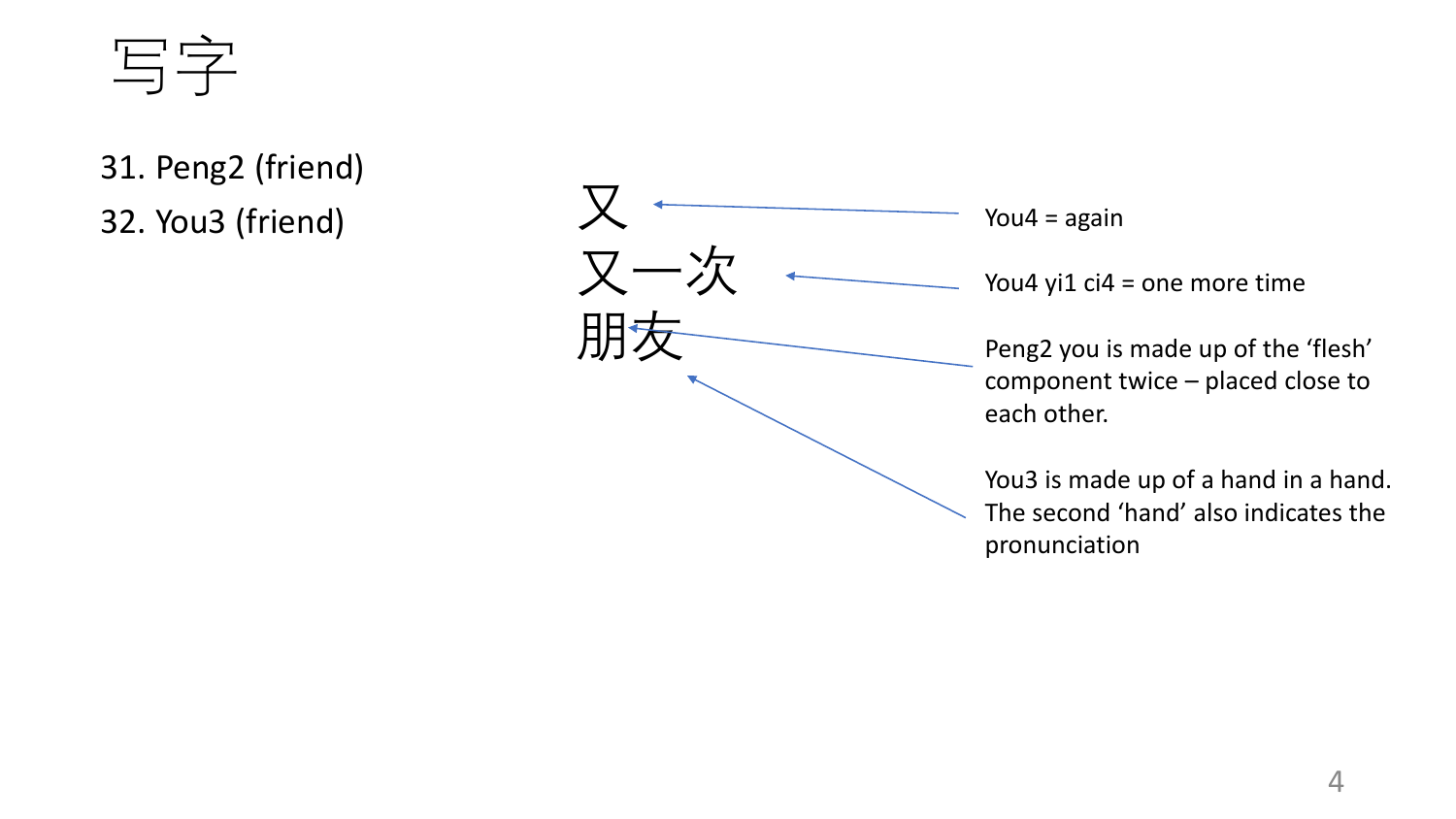| Correct any mistakes. Write down the correct sentences. |
|---------------------------------------------------------|
| 1. 北京的春天刮风有时候。 有时候刮风                                    |
| 2. 今天东京的气温在以下零度。在零度以下                                   |
| 3. 南京夏天天气是热。                                            |
| 4. 上海春天下雨常常。<br>常常下雨                                    |
| 今天很冷<br>5. 今天是冷。                                        |
| 6. 今天香港是台风。<br>香港有台风                                    |
| 7. 今天伦敦的气温在左右二十度。 在二十度左右                                |
|                                                         |